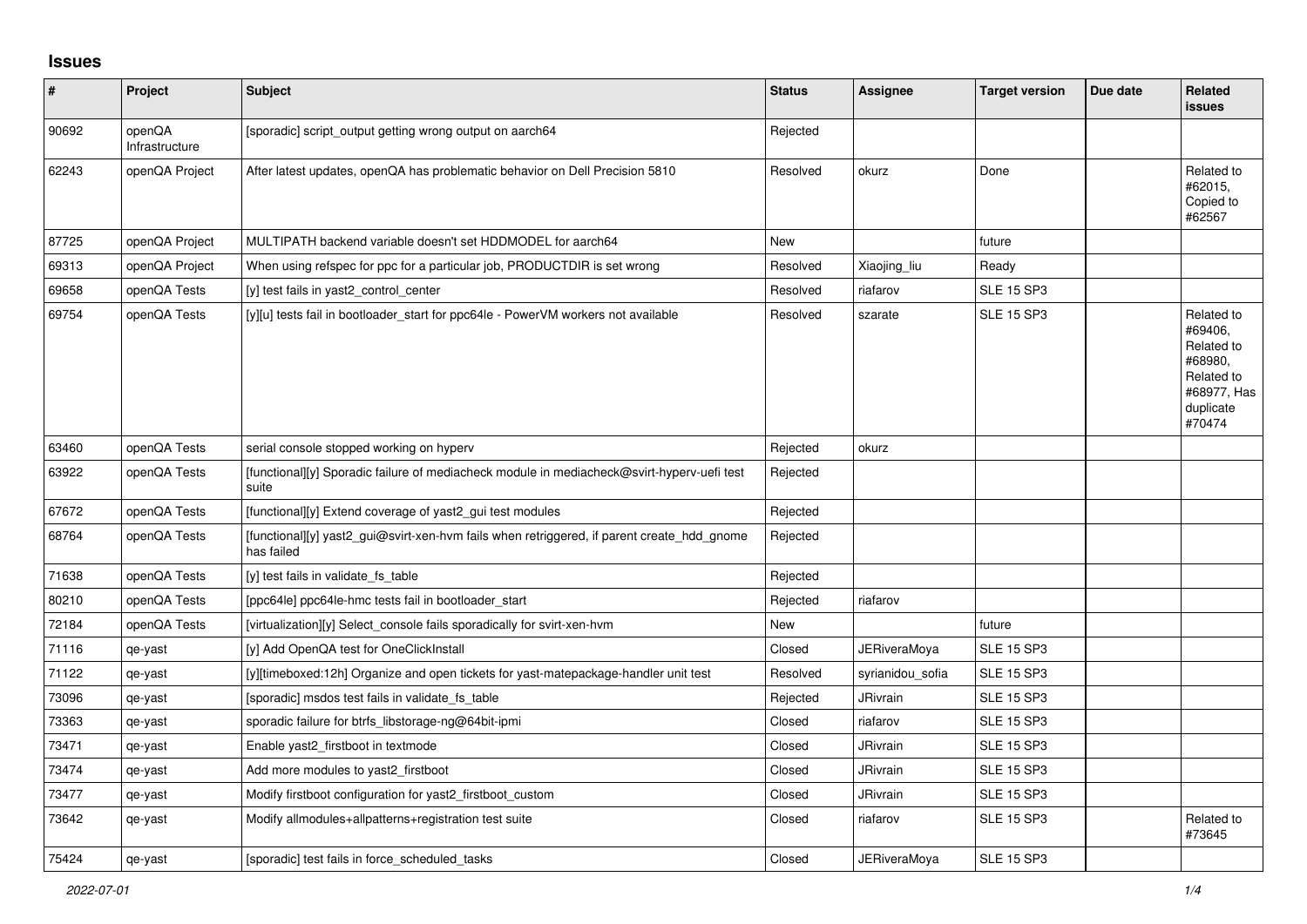| $\sharp$ | Project | <b>Subject</b>                                                                                          | <b>Status</b> | Assignee            | <b>Target version</b> | Due date | Related<br>issues                             |
|----------|---------|---------------------------------------------------------------------------------------------------------|---------------|---------------------|-----------------------|----------|-----------------------------------------------|
| 76879    | qe-yast | Unit test for yast2-metapackage-handler OneClickInstall.rb (part I)                                     | Resolved      | syrianidou_sofia    | <b>SLE 15 SP3</b>     |          |                                               |
| 76885    | qe-yast | Unit test for yast2-metapackage-handler OneClickInstallWorkerFunction.rb (part I)                       | Resolved      | oorlov              | <b>SLE 15 SP3</b>     |          |                                               |
| 76888    | qe-yast | Unit test for yast2-metapackage-handler OneClickInstallWorkerFunction.rb (part II)                      | Closed        | syrianidou_sofia    | <b>SLE 15 SP3</b>     |          |                                               |
| 80204    | qe-yast | Adjust lvm+resize_root scenario for the UI changes in the Expert Partitioner                            | Closed        | riafarov            | <b>SLE 15 SP3</b>     |          |                                               |
| 80206    | qe-yast | Adjust msdos scenario for the UI changes in the Expert Partitioner                                      | Closed        | JRivrain            | <b>SLE 15 SP3</b>     |          |                                               |
| 80212    | qe-yast | Adjust cryptlvm scenario for the UI changes in the Expert Partitioner                                   | Rejected      | riafarov            | <b>SLE 15 SP3</b>     |          |                                               |
| 80216    | qe-yast | Adjust home_encrypted scenario for the UI changes in the Expert Partitioner                             | Resolved      | syrianidou_sofia    | <b>SLE 15 SP3</b>     |          |                                               |
| 80220    | qe-yast | test choses wrong product for installation                                                              | Rejected      | riafarov            | <b>SLE 15 SP3</b>     |          |                                               |
| 80272    | qe-yast | Adapt yast2_expert_partitioner (before: yast2_storage_ng) in ppc64le to use libyui                      | Closed        | <b>JERiveraMoya</b> | <b>SLE 15 SP3</b>     |          | Blocked by<br>#80840                          |
| 80276    | qe-yast | [sporadic][timeboxed:12h] autoyast_reinstall@s390x-kvm-sle12 fails in installation                      | Closed        | riafarov            | <b>SLE 15 SP3</b>     |          |                                               |
| 81248    | qe-yast | test fails in snapshots_small_root on aarch64                                                           | Rejected      | riafarov            | <b>SLE 15 SP3</b>     |          |                                               |
| 87646    | qe-yast | Create autoyast test using btrfs quota limit                                                            | Closed        | oorlov              | <b>SLE 15 SP3</b>     |          |                                               |
| 88480    | qe-yast | [sporadic] boot_encrypt doesn't unlock encrypted disk for cryptlvm@ppc64le                              | Closed        | syrianidou_sofia    | <b>SLE 15 SP3</b>     |          |                                               |
| 89932    | qe-yast | [sporadic] stabilize partitioning firstdisk                                                             | Closed        | riafarov            | <b>SLE 15 SP3</b>     |          |                                               |
| 91130    | qe-yast | Use libyui for btrfs_libstorage-ng ipmi and zVM                                                         | Closed        | riafarov            | <b>SLE 15 SP3</b>     |          |                                               |
| 91136    | qe-yast | Textmode test suite fails for s390x-kvm                                                                 | Rejected      | riafarov            | <b>SLE 15 SP3</b>     |          |                                               |
| 91350    | qe-yast | [timeboxed:16h][sporadic] test fails in verify_undelete_snapshots                                       | Closed        | riafarov            | <b>SLE 15 SP3</b>     |          |                                               |
| 91677    | qe-yast | [sporadic] test fails in validate_fs_table                                                              | Rejected      |                     | <b>SLE 15 SP3</b>     |          | Related to<br>#91755                          |
| 91830    | qe-yast | Investigate if a change of DH version for TLS negotiation can fix 'remote_controller' module            | Resolved      | oorlov              | <b>SLE 15 SP3</b>     |          |                                               |
| 93029    | qe-yast | Implement test module for Product selection using LibyuiClient in YaST Job Group                        | Closed        | <b>JERiveraMoya</b> | <b>SLE 15 SP3</b>     |          |                                               |
| 93032    | qe-yast | Use accept_license module with libyui-rest-api in all test suites in YaST, TW and Leap 15<br>Job Groups | Closed        | syrianidou_sofia    | <b>SLE 15 SP3</b>     |          |                                               |
| 93411    | qe-yast | Create test cases for Language, Keyboard and Product Selection                                          | Closed        | syrianidou_sofia    | <b>SLE 15 SP3</b>     |          |                                               |
| 93641    | qe-yast | Create schedules for opensuse test suites                                                               | Closed        | JRivrain            | <b>SLE 15 SP3</b>     |          | Related to<br>#94069,<br>Related to<br>#92479 |
| 73093    | qe-yast | [y] test fails in installation                                                                          | Rejected      |                     |                       |          |                                               |
| 90851    | qe-yast | SLE 15 SP3 Release Candidate 2 exploratory testing                                                      | Resolved      | syrianidou_sofia    |                       |          |                                               |
| 92242    | qe-yast | Create the conditions for libyui tests on textmode running system                                       | Rejected      |                     |                       |          |                                               |
| 97328    | qe-yast | test fails in yast2_lan_restart_*                                                                       | Rejected      |                     |                       |          |                                               |
| 67078    | qe-yast | [functional][y] Implement workaround for shutdown failure on Hyper-V.                                   | New           |                     | Current               |          |                                               |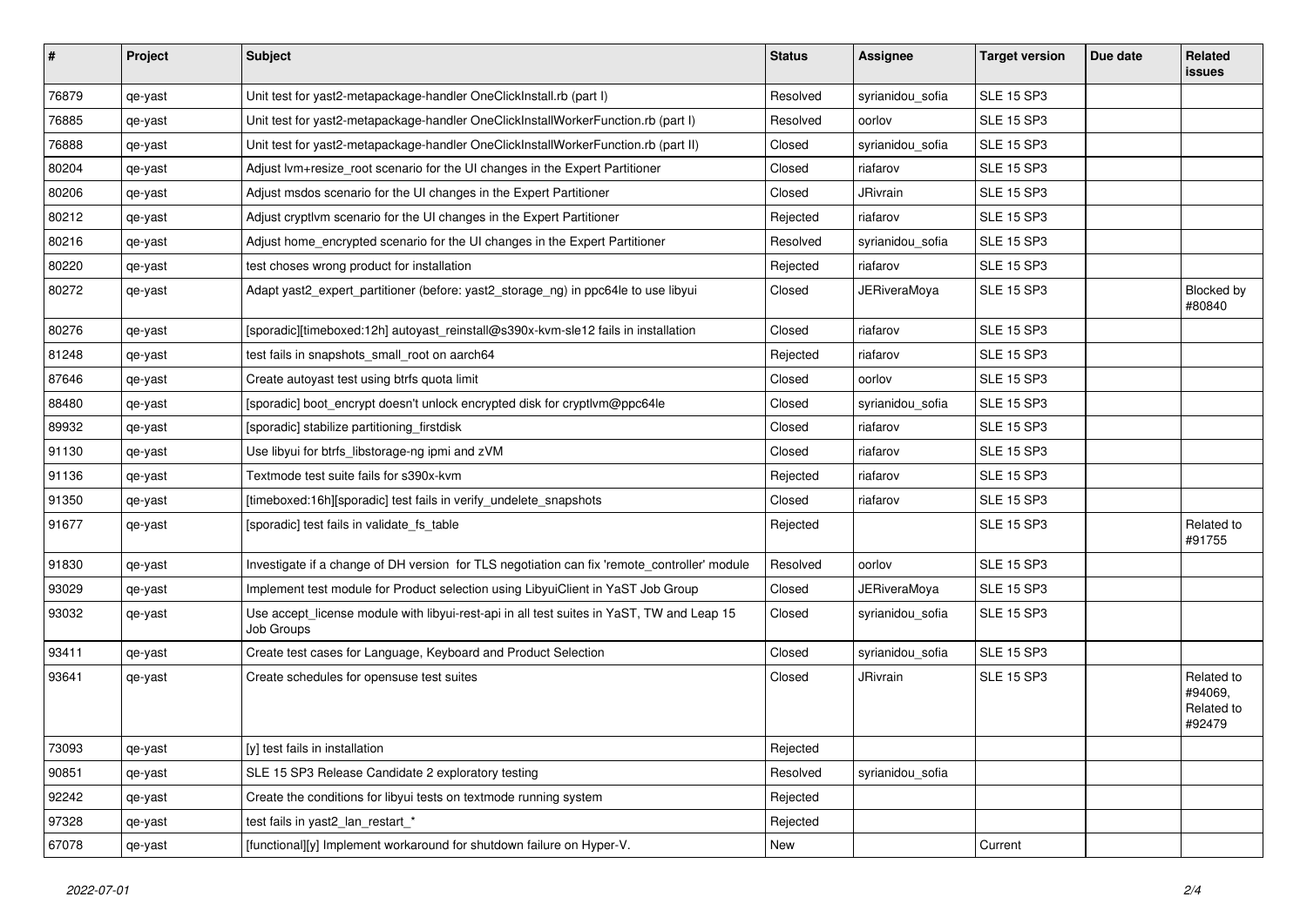| #      | Project      | <b>Subject</b>                                                                             | <b>Status</b> | Assignee            | <b>Target version</b> | Due date   | Related<br>issues    |
|--------|--------------|--------------------------------------------------------------------------------------------|---------------|---------------------|-----------------------|------------|----------------------|
| 73306  | qe-yast      | [y][timeboxed:20h] test fails in await_install                                             | Blocked       | <b>JERiveraMoya</b> | Current               |            |                      |
| 91425  | qe-yast      | [sporadic] aarch64 tests incomplete "associated worker re-connected but abandoned the job" | New           |                     | Current               |            |                      |
| 92245  | qe-yast      | Create textmode qcow with libyui pre-installed                                             | New           |                     | Current               |            |                      |
| 95392  | qe-yast      | Expand functionality of prepare_profile module                                             | Closed        | <b>JERiveraMoya</b> | Current               |            |                      |
| 95542  | qe-yast      | test fails in yast2_kdump                                                                  | Closed        | syrianidou_sofia    | Current               |            |                      |
| 95551  | qe-yast      | autologin_yast test fails in first_boot                                                    | Closed        | syrianidou_sofia    | Current               |            |                      |
| 97229  | qe-yast      | Create workaround for s390x polkit unexpected popup                                        | Rejected      |                     | Current               |            |                      |
| 97319  | qe-yast      | tests fail for ppc installation at different points                                        | Closed        | JERiveraMoya        | Current               |            |                      |
| 97325  | qe-yast      | Collect logs in autoyast_reinstall when failing detecting disk after installation          | Closed        | geor                | Current               |            |                      |
| 97331  | qe-yast      | [timebox: 24h] Investigate failure in rebootmgr                                            | Closed        | JERiveraMoya        | Current               |            | Related to<br>#98832 |
| 97709  | qe-yast      | [sporadic] accept_timezone_configuration fails to navigate next screen                     | Closed        | syrianidou_sofia    | Current               |            |                      |
| 97760  | qe-yast      | Rewrite workaround for scrolling for bsc#1189550                                           | Closed        | JERiveraMoya        | Current               |            |                      |
| 97766  | qe-yast      | Adapt the order of activation for ZFCP with client for libyui-rest-api                     | Closed        | geor                | Current               |            | Related to<br>#98811 |
| 98556  | qe-yast      | test fails in consoletest_finish for minimalx Desktop                                      | New           |                     | Current               |            |                      |
| 99063  | qe-yast      | Investigate which functions from older OOP installation framework are used in libyui       | New           |                     | Current               |            |                      |
| 99261  | qe-yast      | [sporadic] s390x tests fail in first_boot and boot_to_desktop                              | Rejected      |                     | Current               |            |                      |
| 99351  | qe-yast      | test fails in firstboot_finish_setup                                                       | Rejected      |                     | Current               |            |                      |
| 99354  | qe-yast      | test fails in root_simple_pwd                                                              | Rejected      |                     | Current               |            |                      |
| 101163 | qe-yast      | test fails in yast2_lan_restart_vlan                                                       | Rejected      |                     | Current               |            |                      |
| 101370 | qe-yast      | test fails in yast2_firewall due to recent modification the interface zone                 | Blocked       | rainerkoenig        | Current               |            |                      |
| 102074 | qe-yast      | Create test scenario for displaying a custom proposal set during ay installation           | New           |                     | Current               |            |                      |
| 102638 | qe-yast      | Investigate black screen between lockscreen                                                | Closed        | dzedro              | Current               |            |                      |
| 102515 | qe-yast      | validate_self_update greps only in /var/log/y2log and misses compressed logs               | Closed        | JERiveraMoya        | Current               |            |                      |
| 67669  | qe-yast      | [y] Enable yast2_lan_restart_bond module for s390x                                         | New           |                     | future                |            |                      |
| 69634  | qe-yast      | [y][timeboxed:24h] Add unit test for yast-metapackage-handler                              | Resolved      | syrianidou_sofia    | future                |            |                      |
| 76882  | qe-yast      | Unit test for yast2-metapackage-handler OneClickInstall.rb (part II)                       | Resolved      | syrianidou_sofia    | future                |            |                      |
| 80474  | qe-yast      | Implement check for emergency shell in case bootloader is stuck                            | New           |                     | future                |            |                      |
| 81310  | qe-yast      | [sporadic][timeboxed:10h] test fails in mediacheck on svirt uefi                           | Resolved      | oorlov              | future                |            |                      |
| 89494  | qe-yast      | Validate editing partition for mount_by options                                            | New           |                     | future                |            |                      |
| 90350  | qe-yast      | Add yast2 system settings for ncurses                                                      | New           |                     | future                |            |                      |
| 64204  | openQA Tests | [functional][y] test fails in yast2_lan_restart                                            | Resolved      | syrianidou_sofia    |                       | 2020-03-10 |                      |